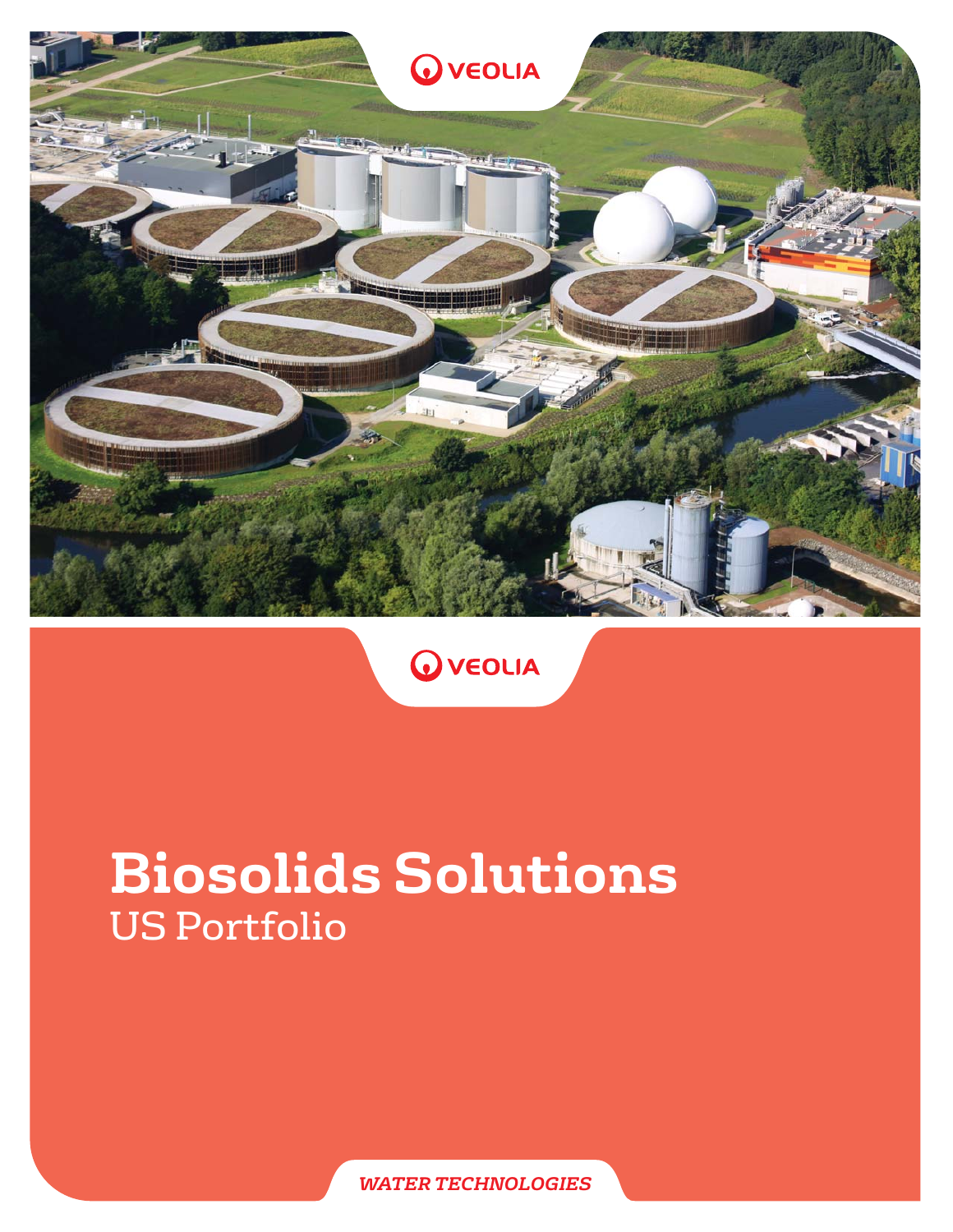### **Biosolids Solutions**

*Resource and Energy Recovery*



We offer safe and environmentally friendly biosolids solutions that focus on performance enhancement, renewable energy, beneficial reuse, and optimization. Veolia Water Technologies is committed to providing innovative solutions with proven value-added performance. Our technologies transform vital resources into clean water, clean energy, and valuable end products, thereby empowering utility owners to develop their own regional circular economies.

- Reduction in waste to be disposed
- PFAS Destruction
- Deammonification
- Phosphorus Removal



- Recovery of valuable byproducts including:
	- > Biosolids as alternate for fertilizer
	- > Nutrients (sulfur, phosphorus)
	- > Energy (biogas, electricity, heat)
	- > Water (for reuse)
- New revenue stream for facility from:
	- > Accepting waste from Municipalility
	- > Stabilized biosolids as alternate for fertilizer
	- > Nutrients recovered
	- > Renewable bioenergy generated

*Portfolio of Solutions*

Veolia offers a comprehensive solution for every part of the biosolids process in order to be flexible to individual needs or to outfit the entire process.

Buffalo WWTP BioCon™ Dryer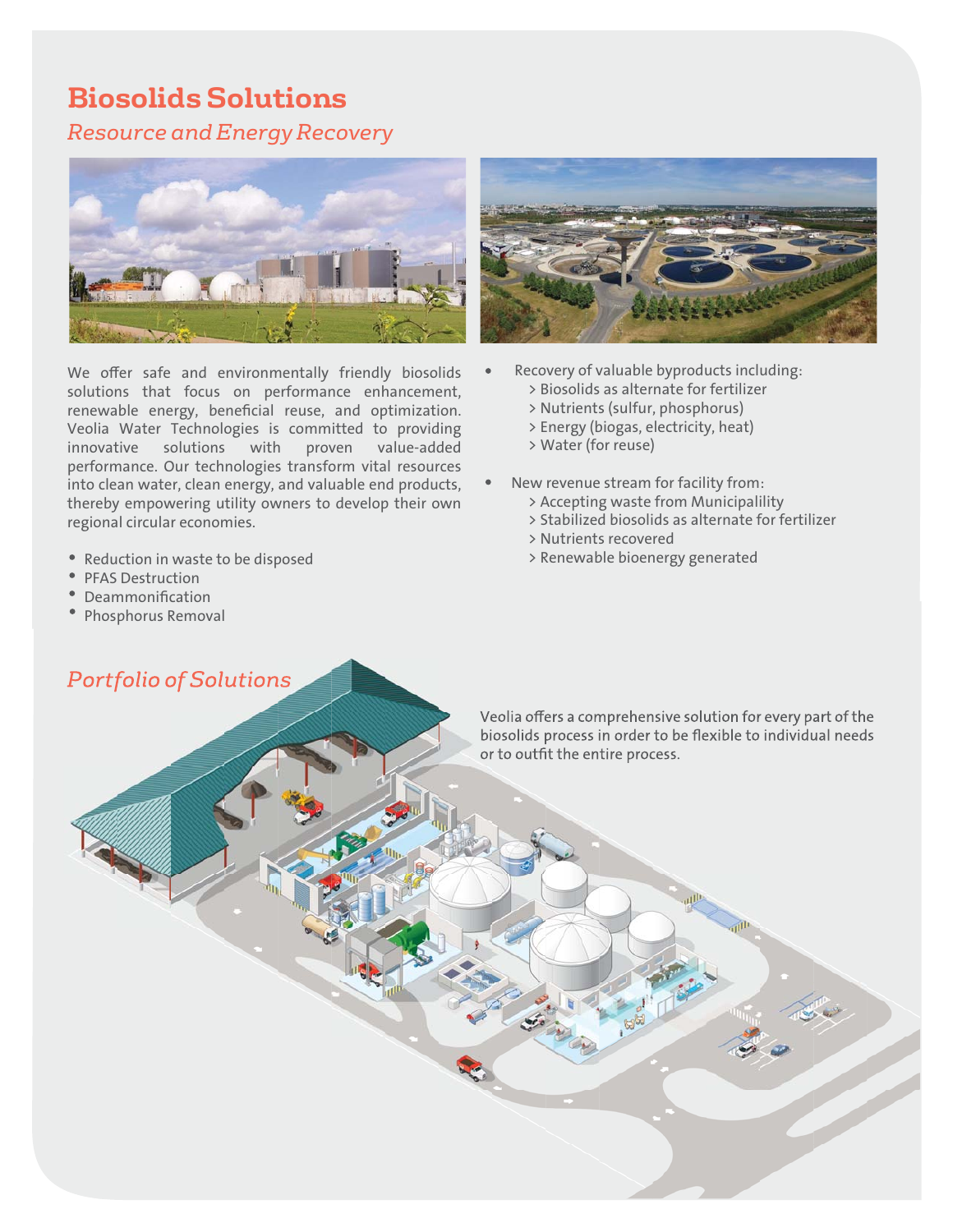#### *Thermal Drying*



The **BioCon<sup>™</sup>** thermal sludge drying system is designed to be safe, easy to operate, energy efficient and environmentally friendly.

- Low operating temperatures
- Stainless steel belt material allows for better air flow and increased durability
- Minimal exhaust air easily integrates with existing odor control system
- Automated temperature control strategy, ensures a minimum DS content of 90% and meets Class A requirements



The low temperature nature of the thermal sludge dryer enables the BioCon™ dryer to utilize various thermal energy sources including thermal oil, air or steam. Thermal efficiency can be further increased by employing BioCon™ Energy Exchange System. Fuel sources for the Biocon™ system include natural gas, biogas, or fuel oil.

The BioCon™ dryer does not utilize any back-mixing which further reduces dust generation inside the dryer building, creating a cleaner facility with low maintenance.

#### *PFAS Destruction*



BioCon<sup>™</sup> ERS (Energy Recovery System) is a safe and sustainable drying and combustion system that combines the efficiencies of a convective air low temperature belt dryer with a biomass furnace to recover sensible heat and combust all organic material, including PFAS compounds.

PFAS (Perfluoroalkyl and Polyfluoroalkyl Substances) are a class of anthropogenic chemicals containing fluorinated carbons that are extremely resistant to degradation.



Additionally, the BioCon™ dryer can be fueled by the biosolids end product by incorporating the ERS which can result in an autogenous system by combusting the end product and utilizing the heat of combustion to fuel the dryer.

- Eliminates PFAS and organic compounds
- Energy independent solids facility
- Volume reduction of >95%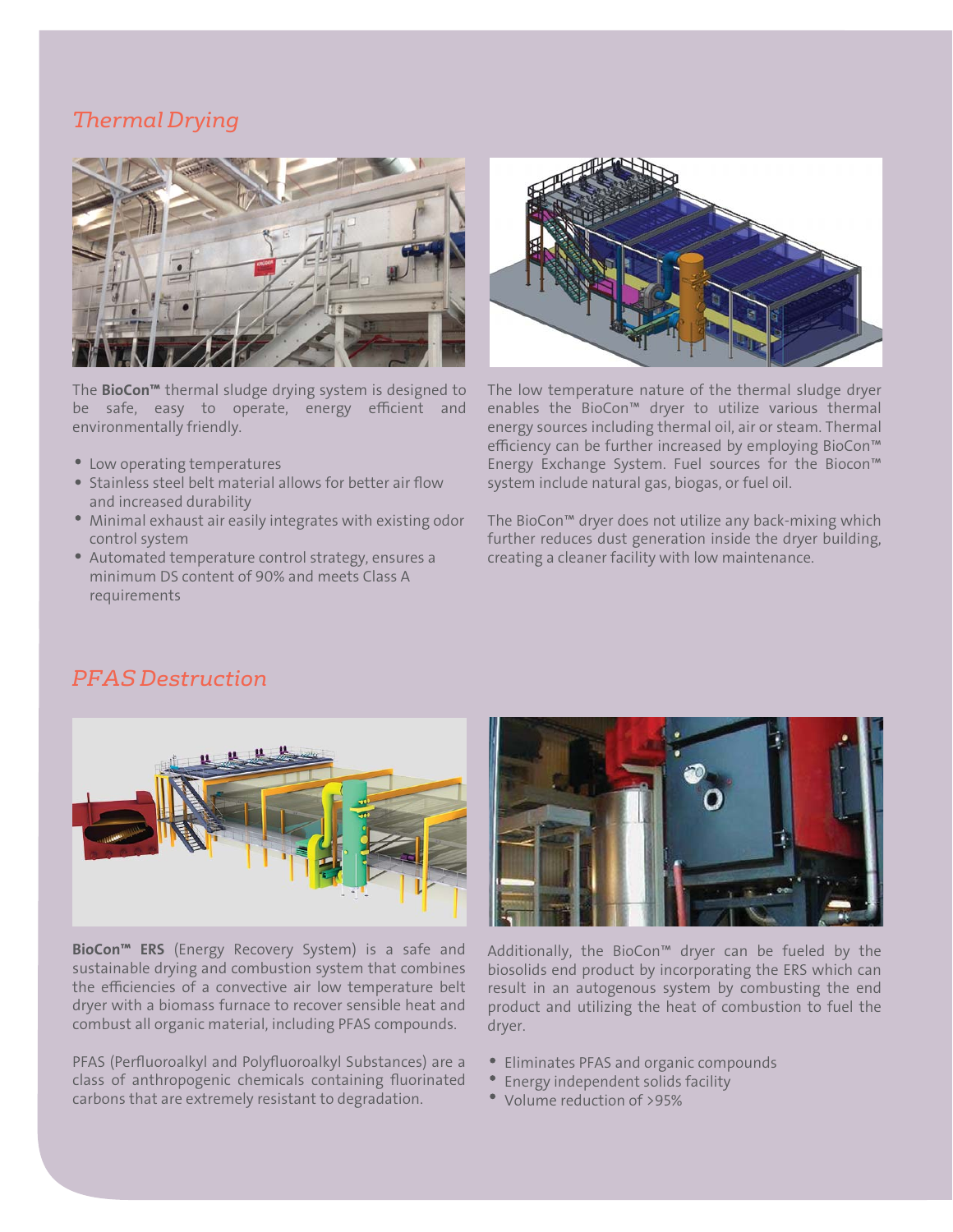#### *Co-digestion*

*Depackaging*



**BIOMET<sup>™</sup>** is an advanced anaerobic co-digestion process for the conversion of high strength and municipal organic waste to bioenergy and biofertilizer lowering greenhouse gas emissions.

- Receives and processes variable strength waste
- Stabilizes variable loads preventing digester upset
- Guarantees a higher organic loading rate than any other conventional anaerobic digestion systems
- Mechanical equipment is external to the digesters, allowing for maintenance without process interruptions
- Guarantees a higher biogas production of 10 to 20% greater than conventional digestion



BIOMET™ recovers and recycles biomass and biowaste in order to extract the most added value from it.

- Advanced co-digestion system decouples SRT and HRT to achieve acidification in a batch system
- Proprietary seed management algorithm to maintain an active inventory of acidifiers in each reactors at all time
- Achieves Class A using US EPA prescribed traditional time-temperature method, hence simpler and applicable nationwide
- Can easily be retrofitted to existing infrastructure and does not require specialized components that are single sourced



The **Ecrusor**<sup>™</sup> is a food depackaging and organics recovery process ideal for preparing source separated organics, landfill diverted organics and other biodegradable wastes for energy generation.

- Removes contaminants such as plastic, metal and mixed material packaging
- Produces a high quality organic slurry generating biogas
- Installed below grade, outdoors or within truck offloading stations to receive material directly from vehicles
- Processes up to 52 cubic yards of mixed waste every hour with very low operating energy

#### *Sidestream*



The ANITA™ Mox process is the simplest, most robust, compact anammox process solution for high strength ammonia streams. It combines aerobic nitritation with anaerobic ammonia oxidation (anammox) in a continuous single-stage reactor.

- Media based system eliminates anammox washout during exposure to high TSS and polymer influent
- Requires 60% less oxygen than conventional nitrification
- Patented control strategy achieves ammonia removal higher than 90% and total nitrogen removal in the range of 75 to 85% without external carbon addition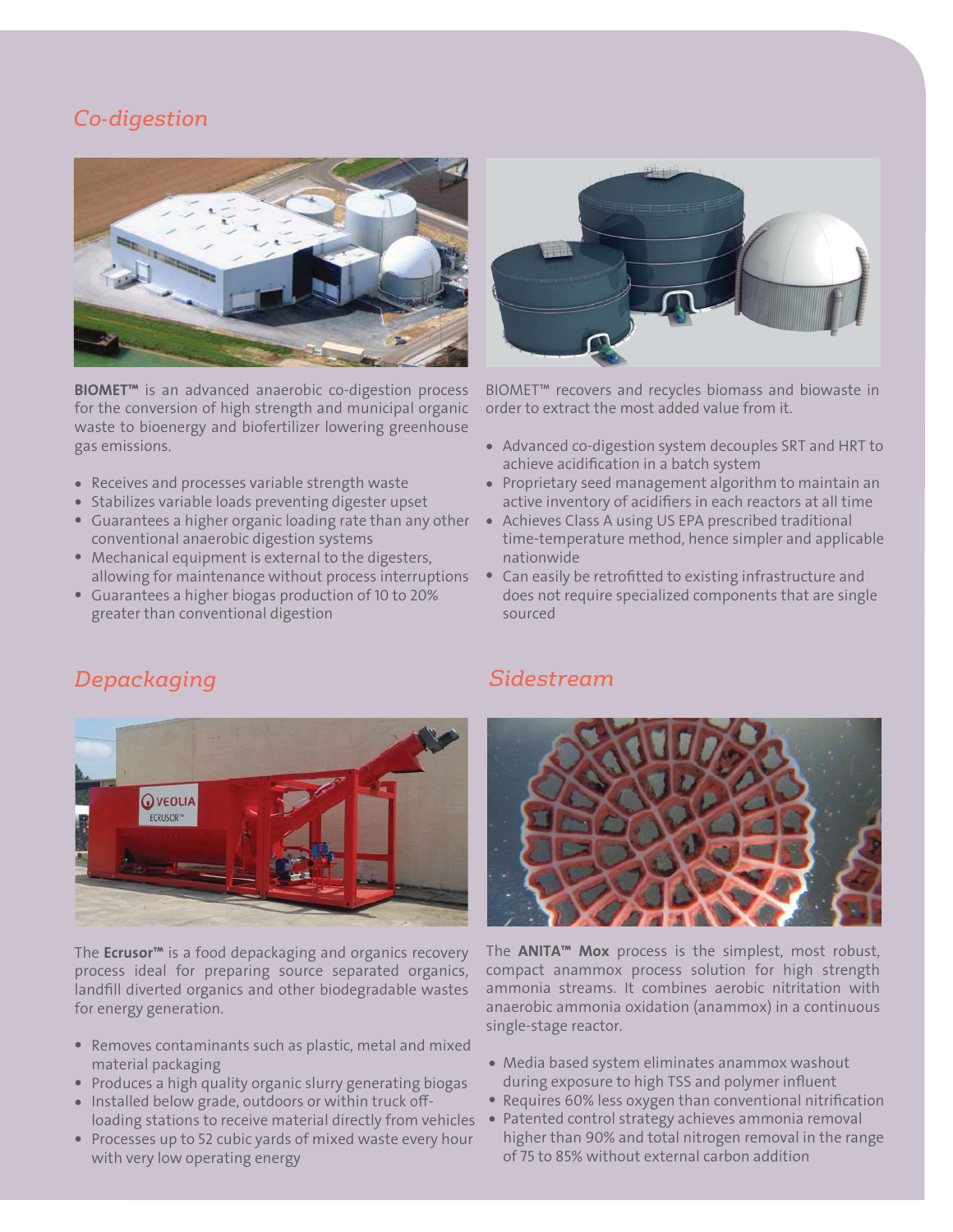## *Digital Services*

Hubgrade™ is Veolia's digital services to optimize water treatment systems and can be implemented for a single technology, a range of equipment or the complete treatment plant. By using a highly secure cloud portal to facilitate better use of data, Hubgrade™ can be monitored through an intuitive portal anywhere, anytime, at any device.

Hubgrade™ can achieve lower capital and operational costs, reduced maintenance, chemical use and energy consumption with Veolia support.

Hubgrade



Performance Optimization Tool

- Digital library to access all relevant documents
- display process data
- Events and alarms to prevent unexpected shutdowns or regulatory breaches
- Automatic reporting to facilitate date analysis and reporting regularly
- Maintenance module overview





Access to Veolia Process Experts

- Remote expert assistance enabled by real-time monitoring, alarm managment, and augmented reality
- Training and mentoring features provide access to training materials showing on-site issue resolution or e-learning programs

Hubgrade



Online Smart Control Tool

- Key performance indicators assess guide operational decision making
- evolution of strategic operation optimizes maintenance
- Optimization features provide simulated operational scenarios and



#### *Aftermarket Services*

Customer support is a continuous process, from the design to start-up to operation. Our team of informed and experienced professionals are available for anything from process reoptimization, preventative maintenance or spare parts.

We maintain an extensive parts inventory so that most items can ship the same day the order is placed. In addition to parts, we can also provide a repair service that includes a trained technician to assist with the part replacement.